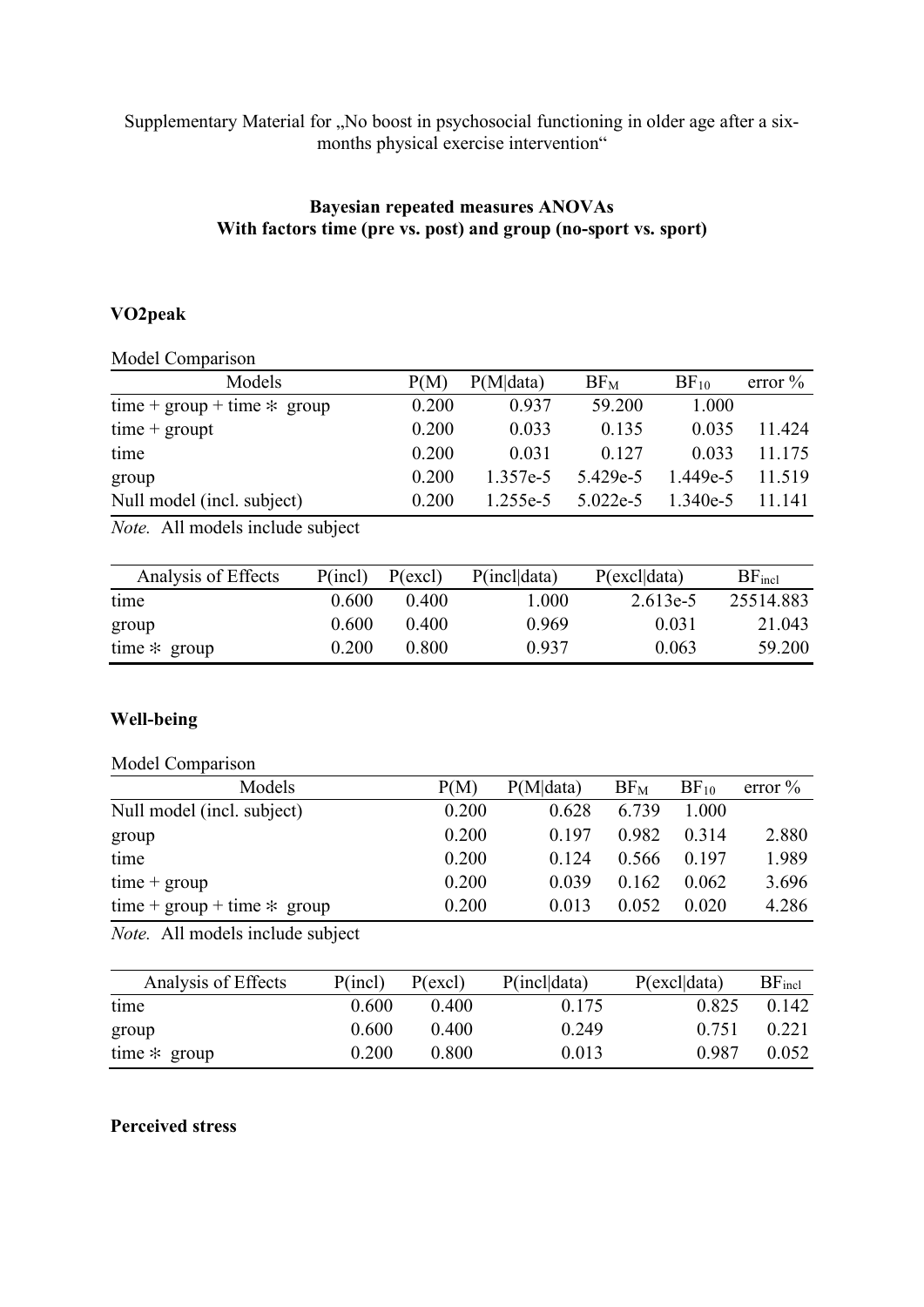## Model Comparison

| Models                        | P(M)  | P(M data) | $BF_M$ | $BF_{10}$ | $error \%$ |
|-------------------------------|-------|-----------|--------|-----------|------------|
| Null model (incl. subject)    | 0.200 | 0.561     | 5.114  | 1.000     |            |
| group                         | 0.200 | 0.224     | 1 157  | 0.400     | 0.736      |
| time                          | 0.200 | 0.142     | 0.664  | 0 2 5 4   | 2.584      |
| $time + group$                | 0.200 | 0.056     | 0.237  | 0.100     | 1.821      |
| time + $group + time * group$ | 0.200 | 0.016     | 0.066  | 0.029     | 1.843      |

*Note.* All models include subject

| Analysis of Effects | P(incl) | P(excl) | P(incl data) | P(excl data) | $BF$ <sub>incl</sub> |
|---------------------|---------|---------|--------------|--------------|----------------------|
| time                | 0.600   | 0.400   | 0.214        | 0.786        | 0.182                |
| group               | 0.600   | 0.400   | 0.296        | 0.704        | 0.281                |
| time $*$ groupt     | 0.200   | 0.800   | 0.016        | 0.984        | 0.066                |

### **Loneliness**

# Model Comparison

| Models                        | P(M)  | P(M data) | $BF_M$ | $BF_{10}$ | error $\%$ |
|-------------------------------|-------|-----------|--------|-----------|------------|
| Null model (incl. subject)    | 0.200 | 0.413     | 2.809  | 1.000     |            |
| time                          | 0.200 | 0.347     | 2.125  | 0.841     | 1.012      |
| group                         | 0.200 | 0.118     | 0.534  | 0.286     | 2.742      |
| $time + group$                | 0.200 | 0.101     | 0.451  | 0.246     | 3.397      |
| $time + group + time * group$ | 0.200 | 0.021     | 0.088  | 0.052     | 4.103      |

*Note.* All models include subject

| Analysis of Effects | P(incl) | P(excl) | $P($ incl $ $ data $)$ | P(excl data) | $BF_{\text{incl}}$ |
|---------------------|---------|---------|------------------------|--------------|--------------------|
| time                | 0.600   | 0.400   | 0.470                  | 0.530        | 0.590              |
| group               | 0.600   | 0.400   | 0.241                  | 0.759        | 0 2 1 1            |
| time $*$ group      | 0.200   | 0.800   | 0.021                  | 0.979        | 0.088              |